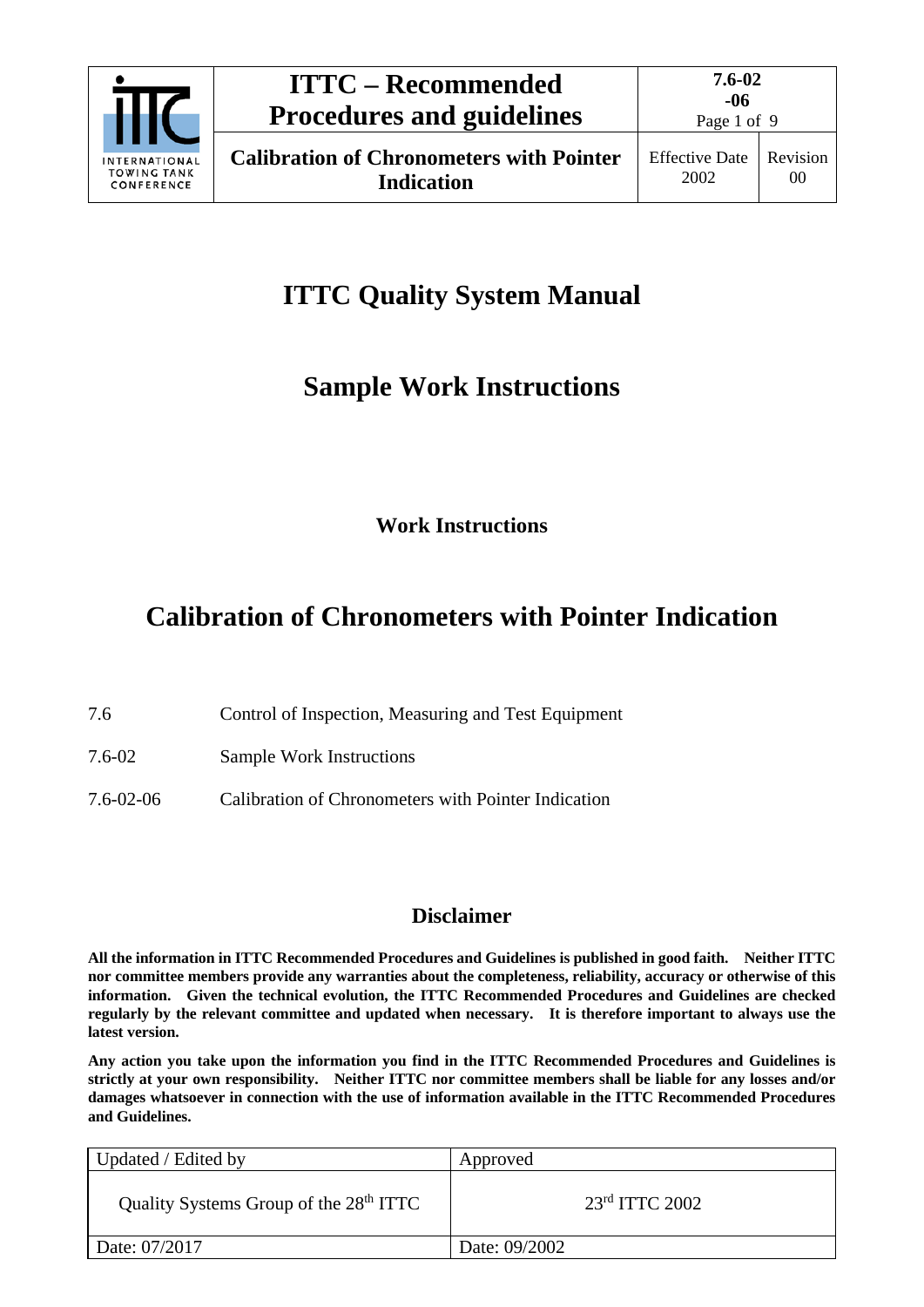

### **Table of Contents**

| 1.    |                                             |
|-------|---------------------------------------------|
| 2.    |                                             |
| 3.    | <b>TECHNICAL REQUIREMENTS3</b>              |
| 3.1   | <b>Measuring Resolution Ratio 3</b>         |
| 3.2   | Measuring Error3                            |
| 3.3   | <b>Qualification of some chronometers 3</b> |
| 4.    | <b>CALIBRATION CONDITION4</b>               |
| 4.1   | <b>Environmental Conditions4</b>            |
| 4.2   | <b>Equipment for Calibration 5</b>          |
|       |                                             |
| 5.    | <b>SUBJECT AND METHOD OF</b>                |
|       |                                             |
| 5.1   | <b>Examination of the Exterior and</b>      |
|       |                                             |
|       | Mechanical damage5<br>5.1.1                 |
|       | 5.1.2                                       |
|       |                                             |
|       | 5.2 Calibration of the Measuring Error 5    |
| 5.2.1 | Selection of the calibration value.5        |
|       | 5.2.2                                       |
|       | 5.2.3<br>Selection of the measuring         |
|       |                                             |

| 5.2.4 | Calibration of a time interval<br>measuring instrument with pointer |
|-------|---------------------------------------------------------------------|
| 5.2.5 | Calibration of a mechanical                                         |
| 5.2.6 | Calibration of an electronic                                        |
| 5.2.7 | The mean measuring error can be<br>calculated by formula (1): 7     |
| 5.2.8 | The maximum measuring error can<br>be calculated by formula (2): 8  |
| 6.    | <b>CALIBRATION RESULT AND THE</b>                                   |
|       | <b>CALIBRATION PERIOD 8</b>                                         |
| 6.1   |                                                                     |
| 6.2   |                                                                     |
|       |                                                                     |
|       | APPENDIX A. CALIBRATION<br><b>RESULTS OF MECHANICAL</b>             |

#### **Source:**

**Verification regulation of time interval measuring instrument with needle indication (trial usage)**

[Issued on May 31, 1995 and put into effect since May 1, 1996 by National Technical Bureau - **JJG 237—95, National Measuring Verification Regulation of People's Republic of China**]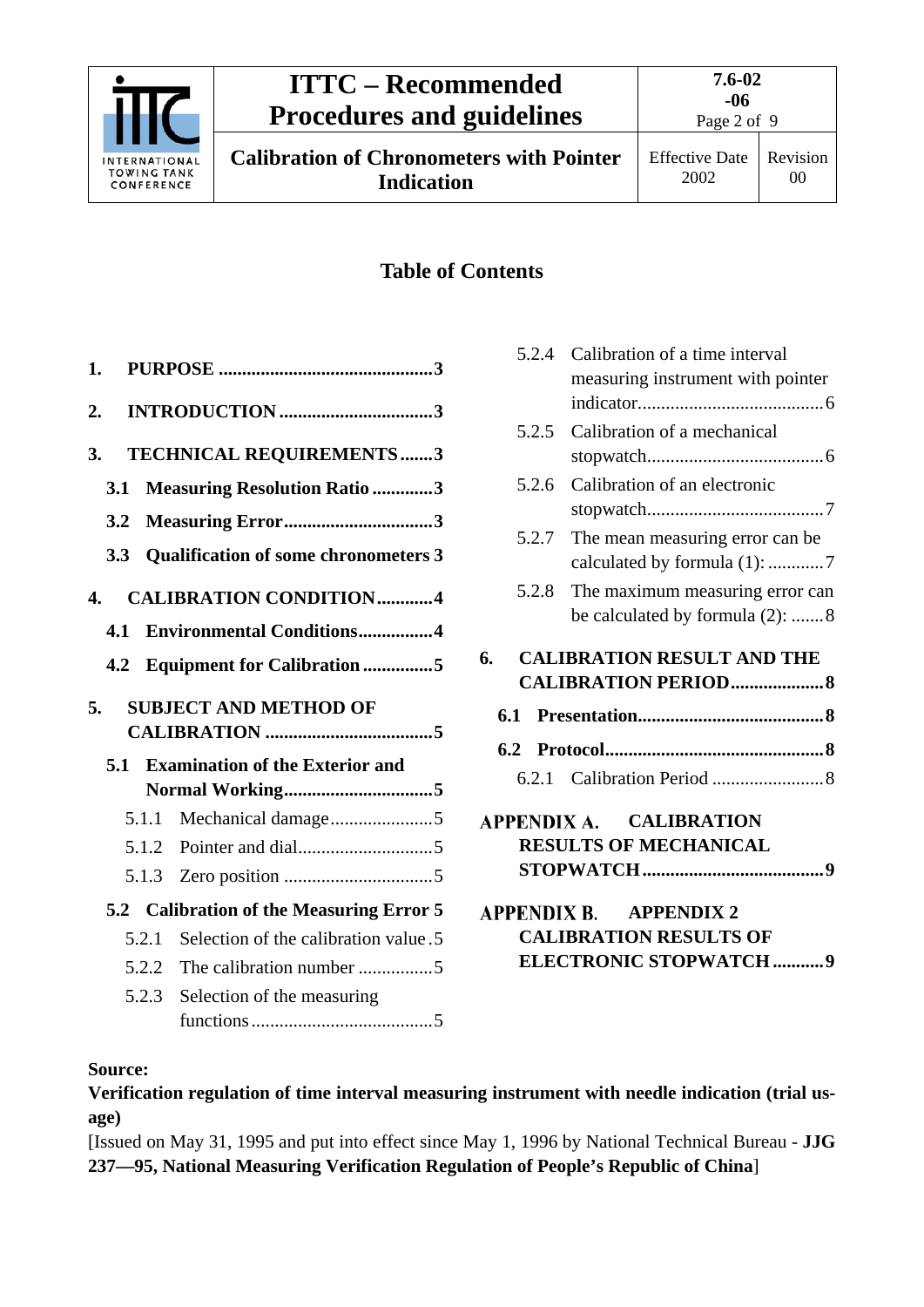

Page 3 of 9

## **Calibration of Chronometers with Pointer Indication**

### <span id="page-2-0"></span>**1. PURPOSE**

This working instruction can be applied to the verification of a time interval-measuring instrument with a pointer indicator when newly manufactured, when in use and after repair.

### <span id="page-2-1"></span>**2. INTRODUCTION**

**Chronometer** means a time interval measuring instrument, with a pointer on its dial for indicating the time interval measurement value.

The fundamental principle of these **chronometers** is that the pointer may be rotated by the main vibration source by a mechanical driving device. There is a fixed relationship between the angle of rotation and the frequency of the main vibration source.

At present, the most widely used **chronometer**s are a mechanical stopwatch, or an electronic stopwatch.

### <span id="page-2-3"></span><span id="page-2-2"></span>**3. TECHNICAL REQUIREMENTS**

### **3.1 Measuring Resolution Ratio**

The dials of **chronometer** can be separated into two or three, outer and inner dials, with two or three pointers of different sizes. The time interval indicated by the smallest scale on the outer disk is named as resolution ratio. Where it can be 10ms, 10ms or 100ms.

### <span id="page-2-4"></span>**3.2 Measuring Error**

Measuring error may be given in the way of absolute error as one of the following two forms:

- The measuring error may be given when the measuring values equal the full-scale values of the inner and outer disks respectively.
- Measuring error  $= T \times$  accuracy of the frequency of the main vibration source  $+ \Delta T$

#### where

*T* is the measured time interval

*ΔT* is the error caused by the inaccuracy of the mechanical driving device and the scale dial, and is called the inherent error.

#### <span id="page-2-5"></span>**3.3 Qualification of some chronometers**

The requirements of the time measuring error for mechanical stopwatches are shown in Table 1.

1.1.1 Measuring range and the maximum inherent error of the electric stopwatch are shown in Table 2.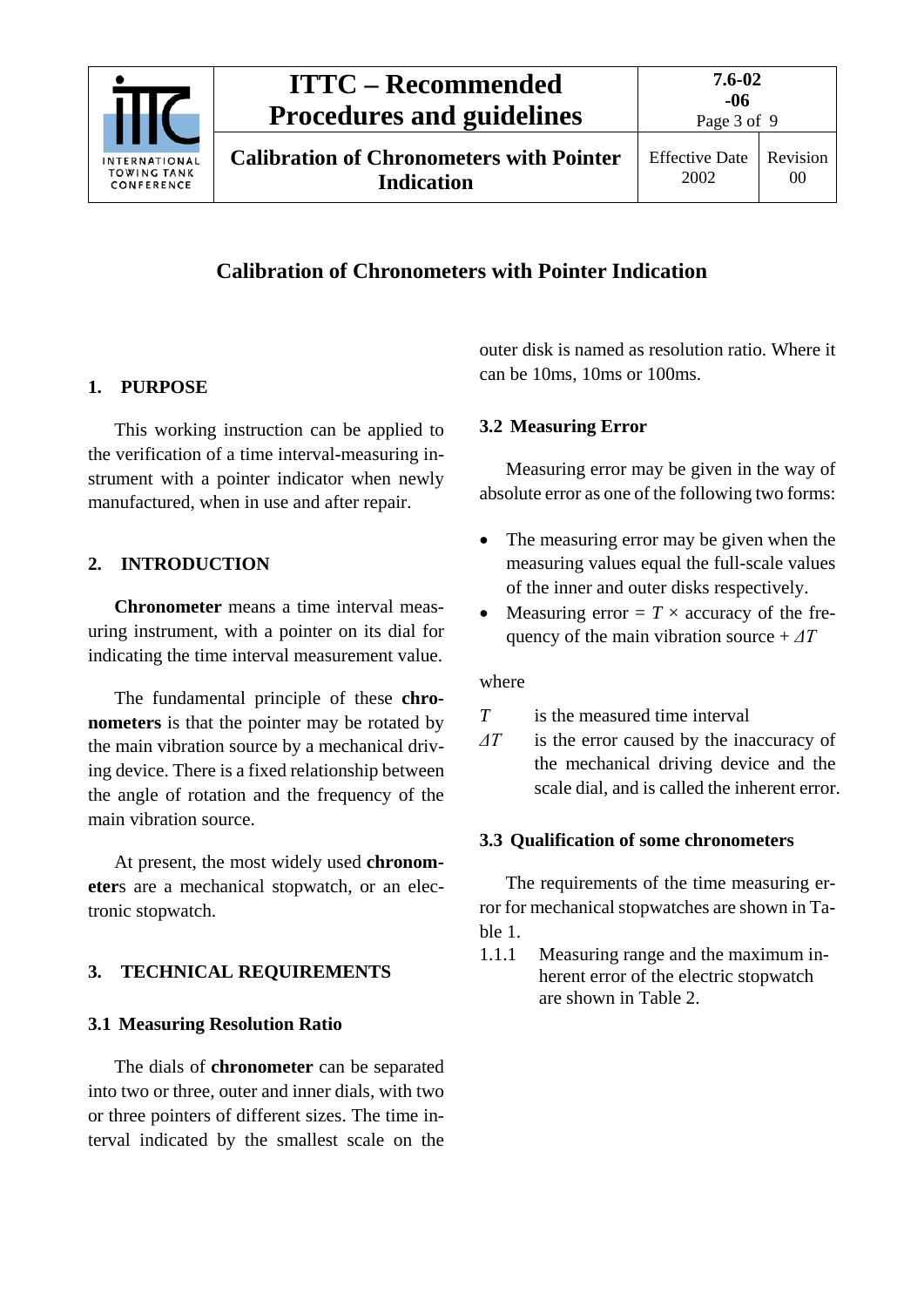

| item        |          | average travel-time difference of mi- |           |           | maximum travel-time difference of |           |           |            |            |
|-------------|----------|---------------------------------------|-----------|-----------|-----------------------------------|-----------|-----------|------------|------------|
|             |          | nute dial                             |           |           | second dial                       |           |           |            |            |
| grade       | Pulsa-   |                                       |           |           |                                   |           |           |            |            |
|             | tion     |                                       |           |           |                                   |           |           |            |            |
|             | value of | 2min                                  | 4min      | 15min     | 30 <sub>min</sub>                 | 3s        | 6s        | 30s        | 60s        |
|             | second   |                                       |           |           |                                   |           |           |            |            |
|             | hand     |                                       |           |           |                                   |           |           |            |            |
| excellent   | 0.01     | $\pm 0.24$                            |           |           |                                   | $\pm 0.1$ |           |            |            |
|             | 0.02     |                                       | $\pm 0.3$ |           |                                   |           | $\pm 0.1$ |            |            |
|             | 0.1      |                                       |           | $\pm 0.4$ |                                   |           |           | $\pm 0.2$  |            |
|             | 0.2      |                                       |           |           | $\pm 0.6$                         |           |           |            | $\pm 0.35$ |
| First grade | 0.1      |                                       |           | $\pm 0.5$ |                                   |           |           | $\pm 0.25$ |            |
|             | 0.2      |                                       |           |           | $\pm 0.1$                         |           |           |            | $\pm 0.4$  |
| qualified   | 0.1      |                                       |           | $\pm 0.8$ |                                   |           |           | ±0.25      |            |
|             | 0.2      |                                       |           |           | $\pm 1.6$                         |           |           |            | $\pm 0.4$  |

Table 1

Note:

- A) The average travel-time difference of minute dial is the average value of the measurement errors, measured several times from the standard time interval of the minute dial full scale value, within the prescribed effective working time of the spring.
- B) The maximum travel-time difference of second dial is the maximum value of the measurement errors, measured several times from the standard time interval of the second dial full scale value within the prescribed effective working time of the spring.

| וו<br>I<br>n |  |
|--------------|--|
|--------------|--|

| Type of      | Measuring            | Maximum in-  |
|--------------|----------------------|--------------|
| stopwatch    | Range                | herent error |
|              | $\left($ S $\right)$ | (ms)         |
| 401          | $0 - 60$             |              |
| 405          | $0 - 600$            |              |
| 408)<br>407. | $0 - 10$             |              |

The measuring error of chronometers should meet the technical requirements of their own standard.

#### <span id="page-3-1"></span><span id="page-3-0"></span>**4. CALIBRATION CONDITION**

#### **4.1 Environmental Conditions**

- A) Environmental temperature: 20±5℃
- B) Relative humidity:  $\leq 80\%$
- C) Power supply:  $\sim 220(1 \pm 10\%)V$ , 50Hz
- D) There should not be any electro-magnetic interference or mechanical vibration, which affects the working of chronometer.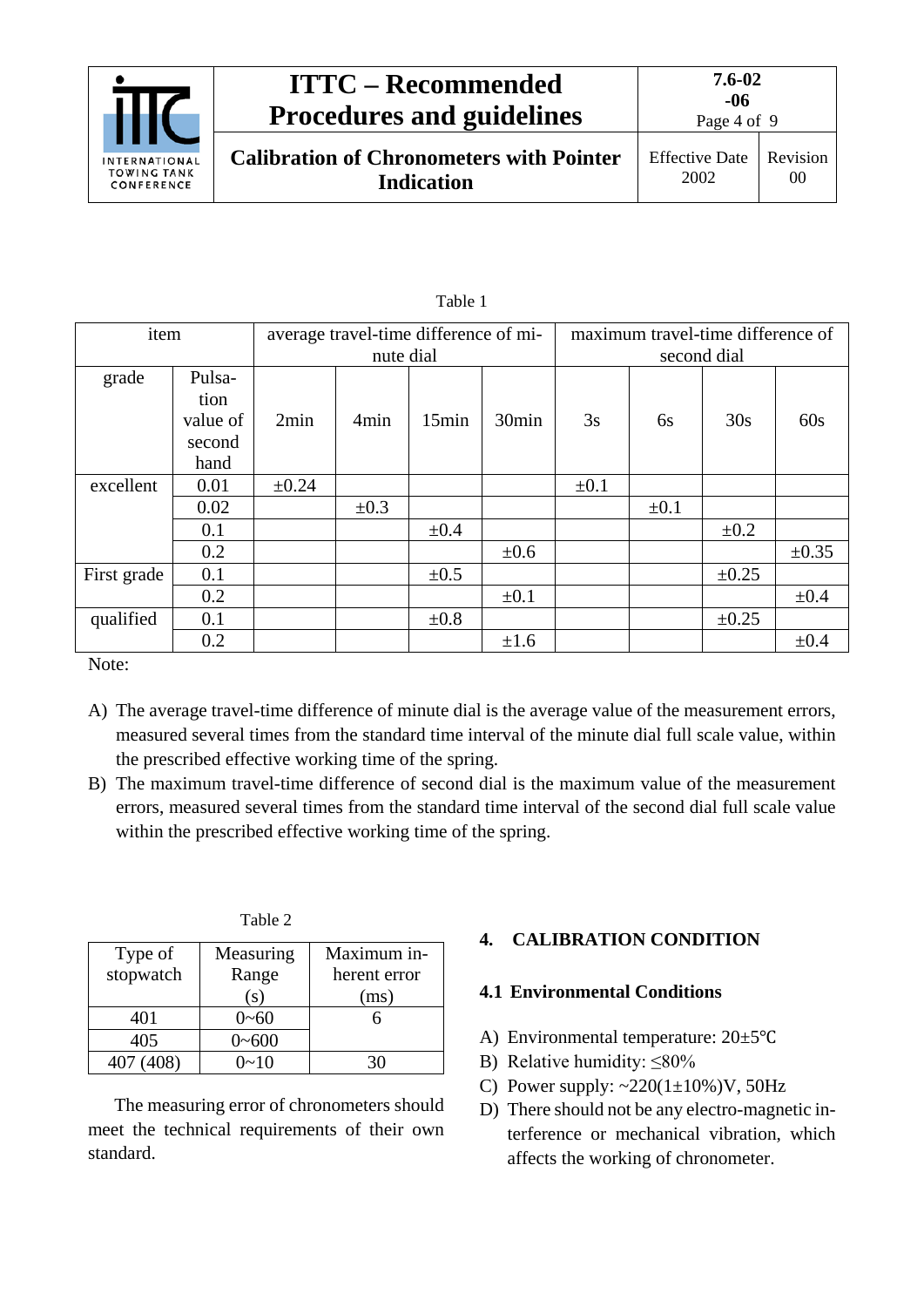

**Calibration of Chronometers with Pointer Indication**

Page 5 of 9

Effective Date 2002

### <span id="page-4-0"></span>**4.2 Equipment for Calibration**

A) Standard time interval generator (or time calibrator)

Its range and function can meet the requirement of the calibrated **chronometer**s. Its error should be less than or equal to one-tenth of the measuring error of the calibrated **chronometer**s.

B) Stopwatch fixture with electro-magnet.

#### <span id="page-4-1"></span>**5. SUBJECT AND METHOD OF CALI-BRATION**

### <span id="page-4-2"></span>**5.1 Examination of the Exterior and Normal Working**

#### <span id="page-4-3"></span>5.1.1 Mechanical damage

A calibrated **chronometer** should not have any mechanical damage, which affects the normal usage of the instrument.

### <span id="page-4-4"></span>5.1.2 Pointer and dial

The dial looks flat. The scale appears fine and clear. There is not any contact or friction between the pointer and the dial or the pointer and the glass, when the pointer moves.

### <span id="page-4-5"></span>5.1.3 Zero position

A standard time interval is stipulated for the variety of functions of the **chronometer** being checked, whether normal or not. When the pointer goes back at the zero position, the absolute difference value between the pointer position and the zero scale should not exceed the values given in the specification.

### <span id="page-4-7"></span><span id="page-4-6"></span>**5.2 Calibration of the Measuring Error**

5.2.1 Selection of the calibration value

The full-scale values of the various dials.

### <span id="page-4-8"></span>5.2.2 The calibration number

The full-scale value of the outermost dial should be calibrated three times. The others, twice. The arithmetic average will be taken as the value for each calibration value.

- <span id="page-4-9"></span>5.2.3 Selection of the measuring functions
- A) For the chronometer, which only has one mechanical contact.
- the duration of the contact closing.
- the duration of the off-contact.
- the time interval between two consecutive contact closings.
- the time interval between two consecutive contact closing.
- B) For a chronometer, which has two mechanical contacts: besides the above four functions in clause a), the following should also be calibrated.
- - the time interval between the closing of the first and the second contacts.
- - the time interval between the opening of the first and the second contacts.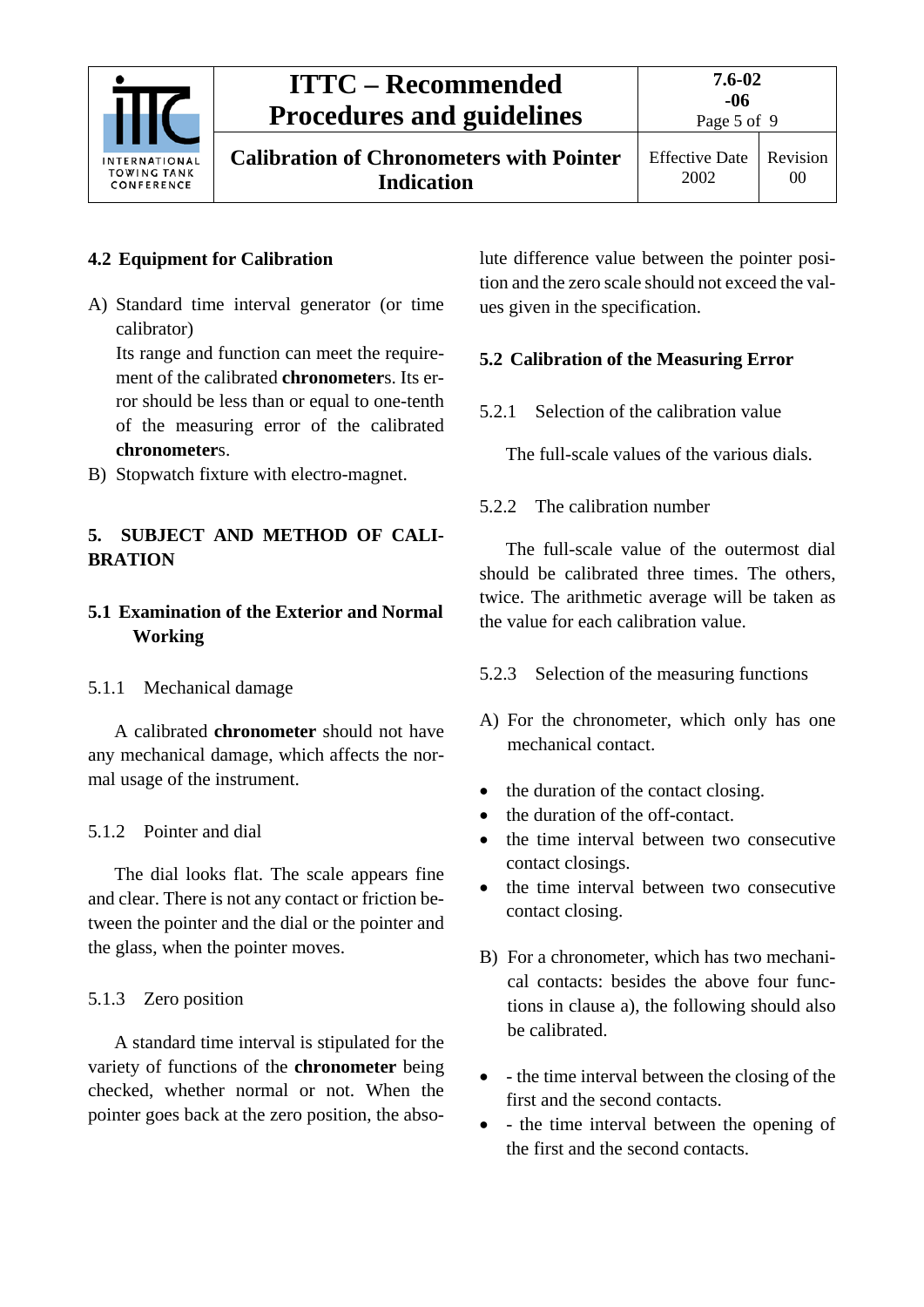

- C) all the functions of the mechanical stopwatch.
- <span id="page-5-0"></span>5.2.4 Calibration of a time interval measuring instrument with pointer indicator.

The instruments are connected as shown in Fig. 1.

The connection between two instruments should meet the requirement of the specification.

The calibration values, number and the measuring functions can be selected as mentioned in the above clauses.

<span id="page-5-1"></span>5.2.5 Calibration of a mechanical stopwatch

The instruments are connected shown in Fig.2



Fig. 1





Table 3

| number | Tick value of the<br>second hand<br>(S) | running time stopwatch<br>should reach before<br>calibration<br>$\mathcal{S}$ | Required effective<br>working time of<br>spring |
|--------|-----------------------------------------|-------------------------------------------------------------------------------|-------------------------------------------------|
|        | 0.01                                    | 20                                                                            | $10 \text{ min}$                                |
|        | 0.02                                    | 20                                                                            | 20 min                                          |
|        | 0.1                                     | 180                                                                           |                                                 |
|        | 0.2                                     | -80                                                                           |                                                 |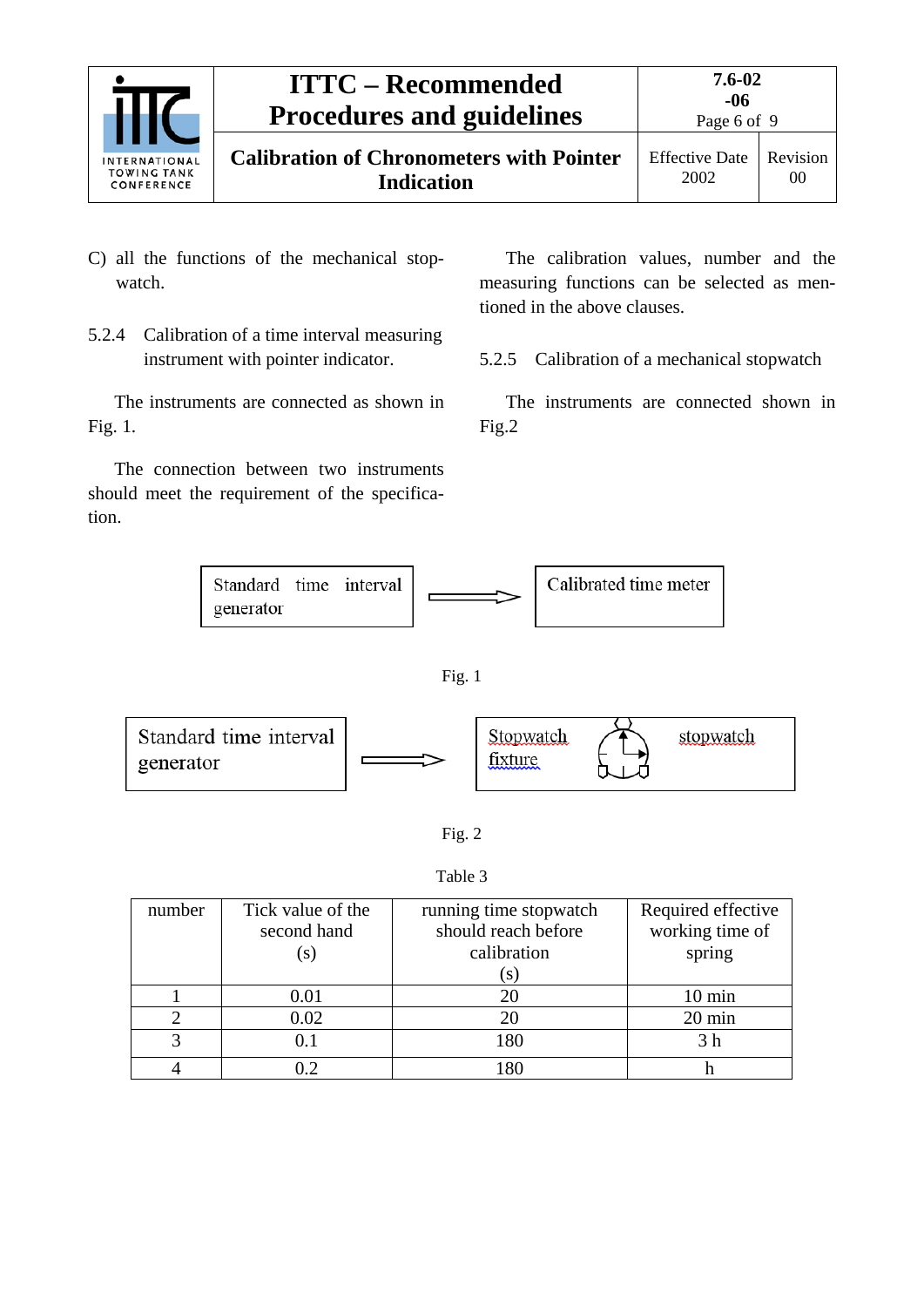

- A) Wind the watch. Start the stopwatch and let it run continuously. Its running time should not be less than that required in the third column of Table 3.
- B) The stopwatch is fixed in the fixture and calibrated within the required effective working time of the spring, shown in Table 3. Standard time interval generator sends out the time interval between two continuous closings (i.e. turn on – turn off) of the contact
- C) The measuring error of the full-scale value of the second dial should be given as the

maximum error. That of the full-scale value of the minute dial should be given as the average error.

D) The above calibration should be carried out with the dial in the horizontal and vertical positions.

<span id="page-6-0"></span>5.2.6 Calibration of an electronic stopwatch Standard time interval is generated by 50

Hz signal of the power supply. The instruments are connected as shown in Fig.3.



Fig.3

The measuring functions can be selected on the basis of the special functions of the electronic stopwatch.

A) With the functions mentioned in the clauses 4.2.4.a) and b):

In the "continuity" the duration of one contact closing and the time interval between two off-contacts should be selected.

In the "contacting character", the time interval between two off-contacts should be selected.

B) Only with the functions mentioned in item 4.2.4.a):

The duration of the of-contact should be selected.

- C) The inherent measuring error of the electronic stopwatch should be given as the "maximum measuring error".
- <span id="page-6-1"></span>5.2.7 The mean measuring error can be calculated by formula (1):

$$
\overline{\Delta T} = \frac{1}{N} \sum_{i=1}^{N} (T_i - \Delta l_i) - T_0 \tag{1}
$$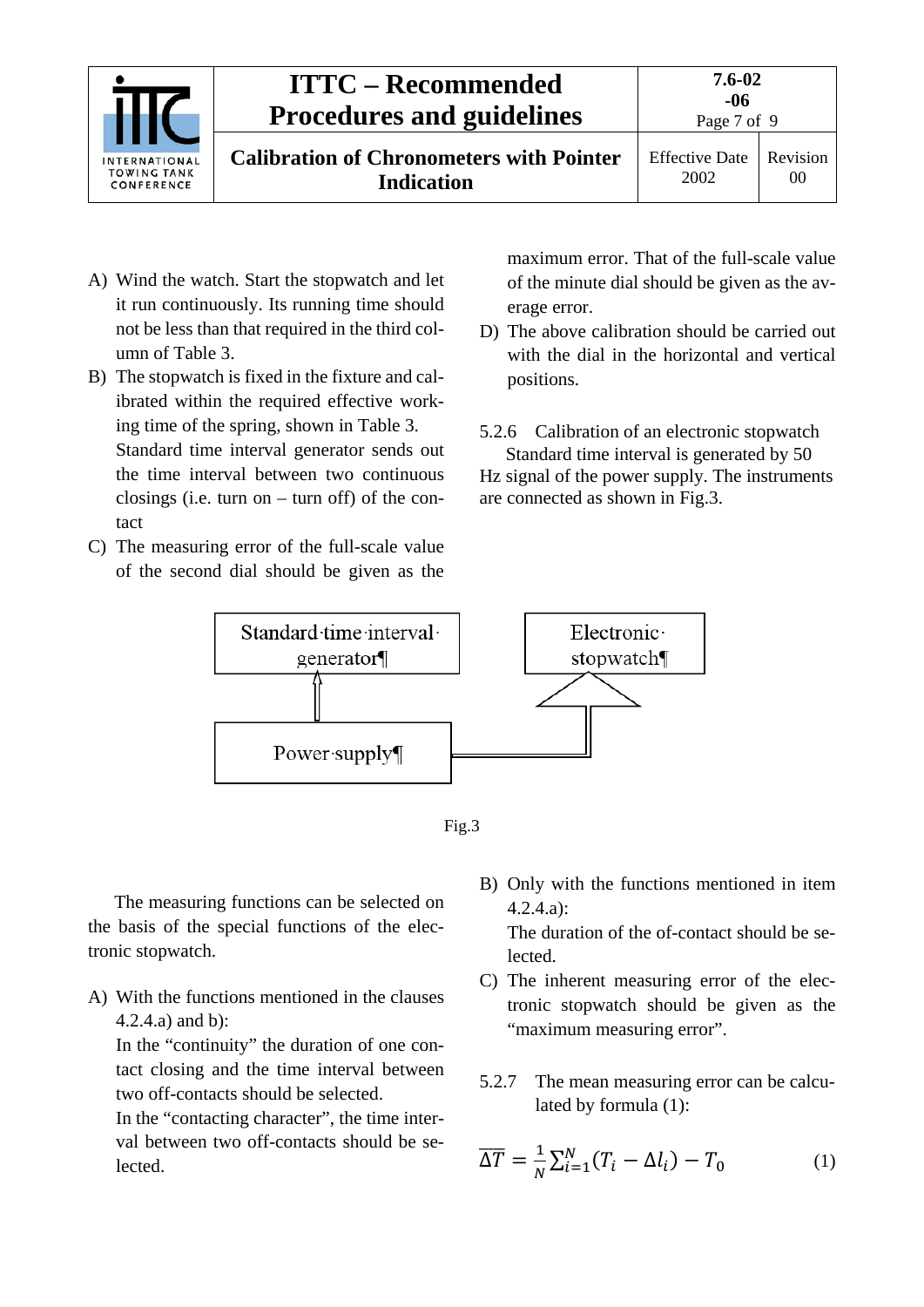

**Calibration of Chronometers with Pointer Indication**

Effective Date 2002 Revision 00

#### where

- *T*<sup>i</sup> the measured value of the calibrated chronometer, every time
- *Δl*<sup>i</sup> the value indicated by the pointer from the zero position of the dial, after the needle goes back at the zero position,at the left as "-", at the right as "+".
- *T*<sup>0</sup> standard time interval
- *N* the number of times each calibrated value is measured.
- <span id="page-7-0"></span> $\overline{\Lambda}$ <sup> $\overline{T}$ </sup> average value of the measuring errors.
- 5.2.8 The maximum measuring error can be calculated by formula (2):

$$
\Delta T_{\text{max}} = |(T_i - \Delta l_i) - T_0|_{\text{max}} \tag{2}
$$

where,

- Δ*T*max the maximum measuring error
- *Ti* , same as in formula (1)
- *Δl<sup>i</sup>* same as in formula (1)
- *T*<sup>0</sup> same as in formula (1)

#### <span id="page-7-1"></span>**6. CALIBRATION RESULT AND THE CALIBRATION PERIOD**

#### <span id="page-7-2"></span>**6.1 Presentation**

 $\overline{\Delta T}$  and  $\Delta T_{\text{max}}$  should be given in the calibration report on the basis of the format shown in the Appendices.

#### <span id="page-7-3"></span>**6.2 Protocol**

For the chronometers which meet the requirement of this working instruction through calibration, a calibration protocol will be supplied: For those which do not meet the requirement, an advice note of the calibration result will be supplied, with the non-compliance pointed out.

#### <span id="page-7-4"></span>6.2.1 Calibration Period

The calibration period of the chronometer can be determined on the using condition, but not over one-year.